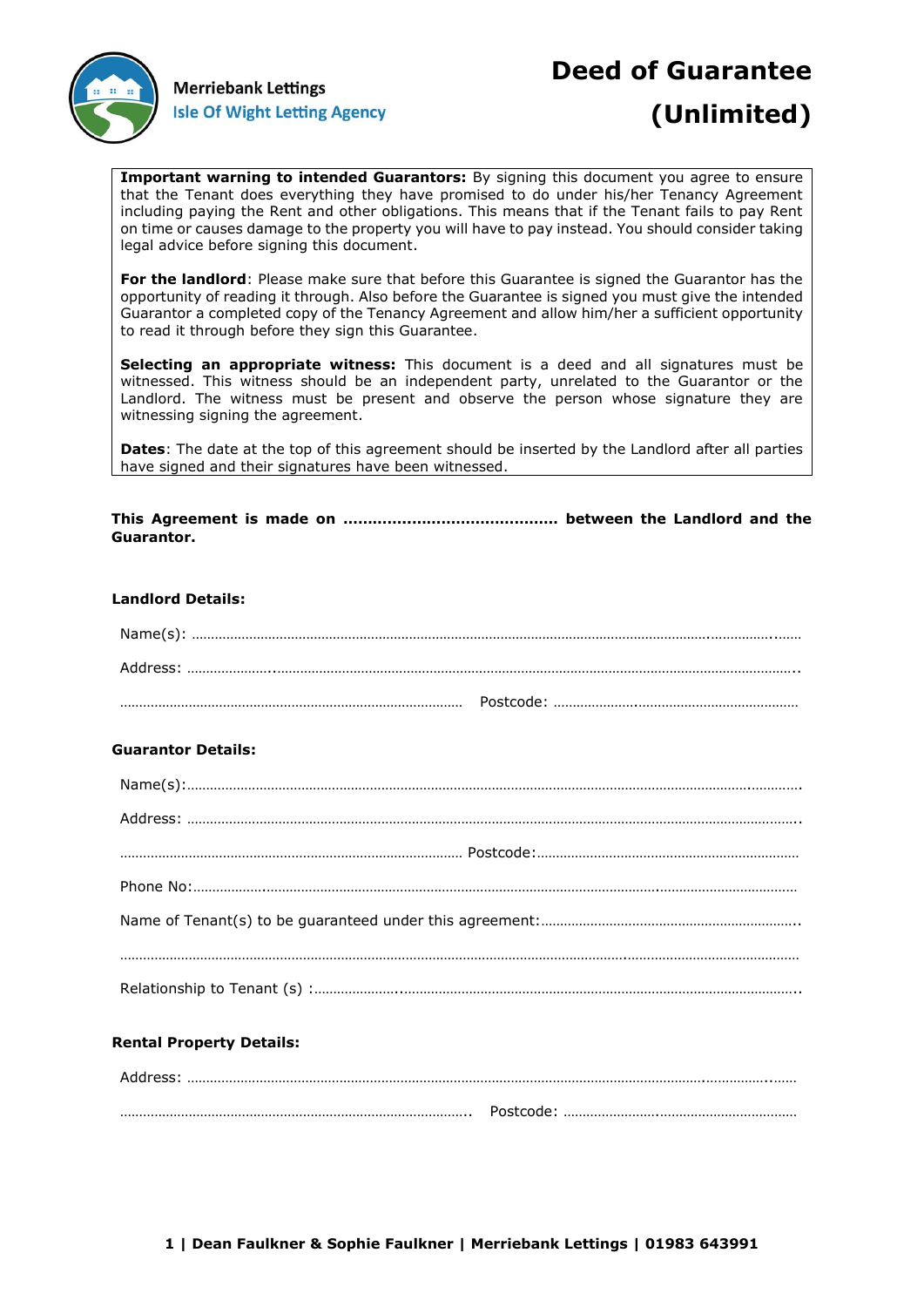## **Tenancy Agreement Details:**

Rent: £……………………… payable in advance per calendar month.

Tenancy commencement date: ………………………………………………………………………………………………………………

Duration of Tenancy Agreement: …………………………………………………………………………………………………….……. and any time during which there is any continuation of the tenancy under a statutory periodic tenancy or any continuation period under any contractual continuation of the tenancy.

#### **Guarantee Definitions**

For the purposes of this Guarantee –

"Losses" include any damages, expenses or costs (including legal costs) which result from any Rent or other monies payable not being paid if any term of the Tenancy Agreement is broken.

"Personal Representative" means the person or persons that are responsible for making decisions relating to the estate of the Tenant if the Tenants dies.

"Tenancy Agreement" means the contract between the Landlord and the Tenant for the occupation by the Tenant of the Rental Property.

## **1.0 Terms of the Guarantee**

1.1 At the request of the Guarantor who has agreed to give this Guarantee, the Landlord has agreed to the let the Rental Property to the Tenant for the duration and the Rent set out above, on the terms set out in the Tenancy Agreement.

1.2 In consideration of the Landlord's agreement to let the Rental Property to the Tenant, the Guarantor guarantees the performance by the Tenant to the Landlord of all obligations under the Tenancy Agreement.

1.3 In consideration of the Landlord's agreement to let the Rental Property to the Tenant, the Guarantor further agrees to indemnify the Landlord against any loss they incur as a result of letting the Rental Property to the Tenant.

## **2.0 More than one tenant or guarantor**

2.1 If the Tenancy Agreement comprises of more than one individual (even if the identity of any of the tenants change) the individuals are jointly and severally liable with one another to pay the Rent and otherwise comply with the other terms of the Agreement. As the Guarantor is guaranteeing the Tenant's obligations under the Agreement this includes guaranteeing the liability for any person making up the Tenancy Agreement on a joint and several basis.

2.2 If there is more than one Guarantor then all of them are jointly and severally liable to guarantee the terms of the Tenancy Agreement and indemnify the Landlord and the Landlord may pursue any one or all of them for any loss they incur due to a breach of the Tenancy Agreement.

## **3.0 Payment on demand**

3.1 If the Tenant fails to pay the Rent or any other money payable under the terms of the Tenancy Agreement the Guarantor will, upon written demand by the Landlord, pay the Landlord the Rent or other money which is unpaid.

3.2 If the Tenant does not comply with any of the terms of the Agreement which are the Tenant's responsibility the Guarantor will, on written demand by the Landlord, pay the Landlord all Losses which the Landlord is entitled to recover as a result of the Tenant breaking the terms of the Tenancy Agreement. Details of the amount of the loss and how it is calculated must be provided.

## **4.0 Continuation of Guarantee**

4.1 This Guarantee shall continue if a statutory periodic tenancy arises under the Housing Act 1988 or there is a contractual continuation on the expiry of the fixed term granted by the Agreement.

## **2 | Dean Faulkner & Sophie Faulkner | Merriebank Lettings | 01983 643991**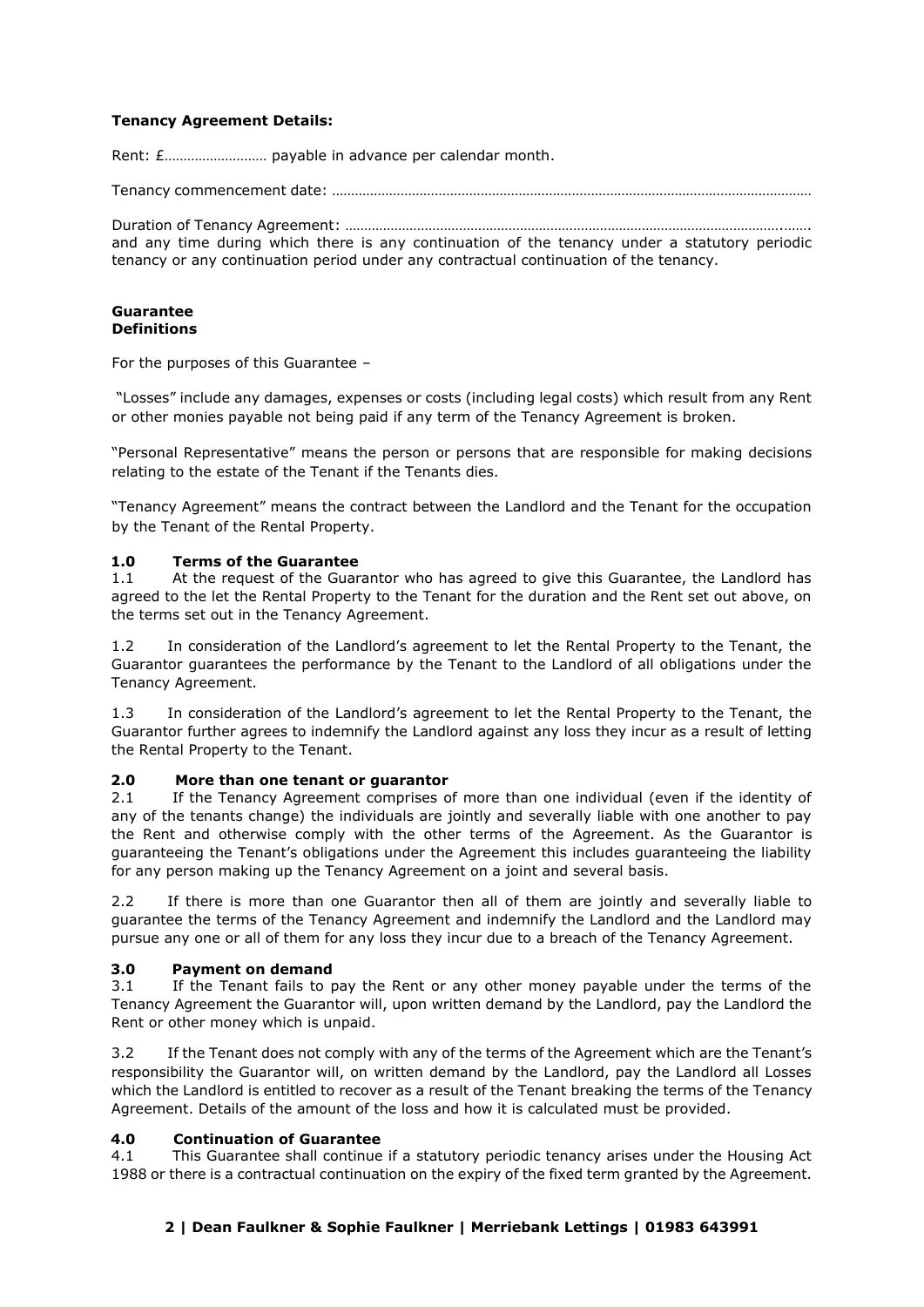The Guarantor agree that the Guarantor will pay the Rent and any other money payable and also pay any Losses if any of the other terms of the Tenancy Agreement are broken under this statutory periodic tenancy or contractual continuation.

# **5.0 Death or Bankruptcy of the Guarantor**

5.1 This Guarantee shall be cancelled if the Guarantor dies or becomes bankrupt. If there is more than one Guarantor then it shall only be cancelled on the death or bankruptcy of the last Guarantor to die or become bankrupt. Cancellation shall take effect on the next Rent payment day after the date of the death or bankruptcy.

# **6.0 Death or Bankruptcy of the Tenant**

6.1 This Guarantee will not be cancelled on the death of the Tenant if the fixed term of the tenancy is still running at the date of death. It will end on the expiry of the fixed term (unless the tenancy is terminated earlier) but subject to Clause 6.2

6.2 The Guarantee shall only continue under Clause 6.1 for the duration of the remainder of the fixed term if the landlord makes a written offer to the Personal Representative of the deceased Tenant to accept a surrender of the tenancy. This offer will take effect from the next Rent payment day after the date of death unless the Personal Representative refuse or fail to effect such a surrender. Otherwise, it will end on the date of the surrender or, if earlier, the day before the next Rent payment date after the date of the Tenant's death.

6.3 In the event of the tenancy being a periodic tenancy, this Guarantee shall be cancelled at the end of the period of the tenancy that is current at the date of the Tenant's death.

6.4 This Guarantee will not be cancelled if the Tenant is declared bankrupt and the Guarantor's obligations under this Agreement will not be reduced or limited if the Tenant is declared bankrupt.

## **7.0 Variations to the Tenancy**

7.1 The Guarantee shall continue in force even if there is a variation to the terms of the Agreement with or without the Guarantor's consent (including any increase in the amount of Rent payable in respect of the property by the Tenant) but subject to the provisions of this clause.

7.2 The Guarantee will apply to any statutory periodic tenancy or contractual continuation which arises at the end of the fixed term as per Clause 4.1.

7.3 However, for these purposes a variation shall not include any new or further agreements entered into by the Tenant and the Landlord under which a tenancy of the property is granted or extended unless the Guarantor also agrees to guarantee the extended or new tenancy. This means that the Guarantor will only be responsible for guaranteeing any new or extended tenancy if they expressly agree to this at the time. This Guarantee will apply to the tenancy up to the date the existing tenancy ends or to the day before the extended term takes effect.

7.4 If there is any variation to the Agreement with the Guarantor's written consent the Guarantor will be bound by it and will guarantee the Agreement as varied.

## **8.0 Termination of the Tenancy**

8.1 This Guarantee shall not be cancelled because the tenancy under the Agreement is terminated by Court Order, by re-entry, forfeiture notice or otherwise. The Guarantor shall only be liable for any failure to pay the Rent or other money from any loss resulting from any noncompliance with the terms of the tenancy occurring up to the date of termination.

## **9.0 Non-cancellation**

9.1 This Guarantee cannot be cancelled and the Guarantor will not cease to be liable or have his or her liability reduced or limited –

> 9.1.1 if the Landlord does not take or delays any action to enforce compliance with the Agreement.

> 9.1.2 if the Landlord gives any time to pay or opportunity to make good any noncompliance with the terms of the Agreement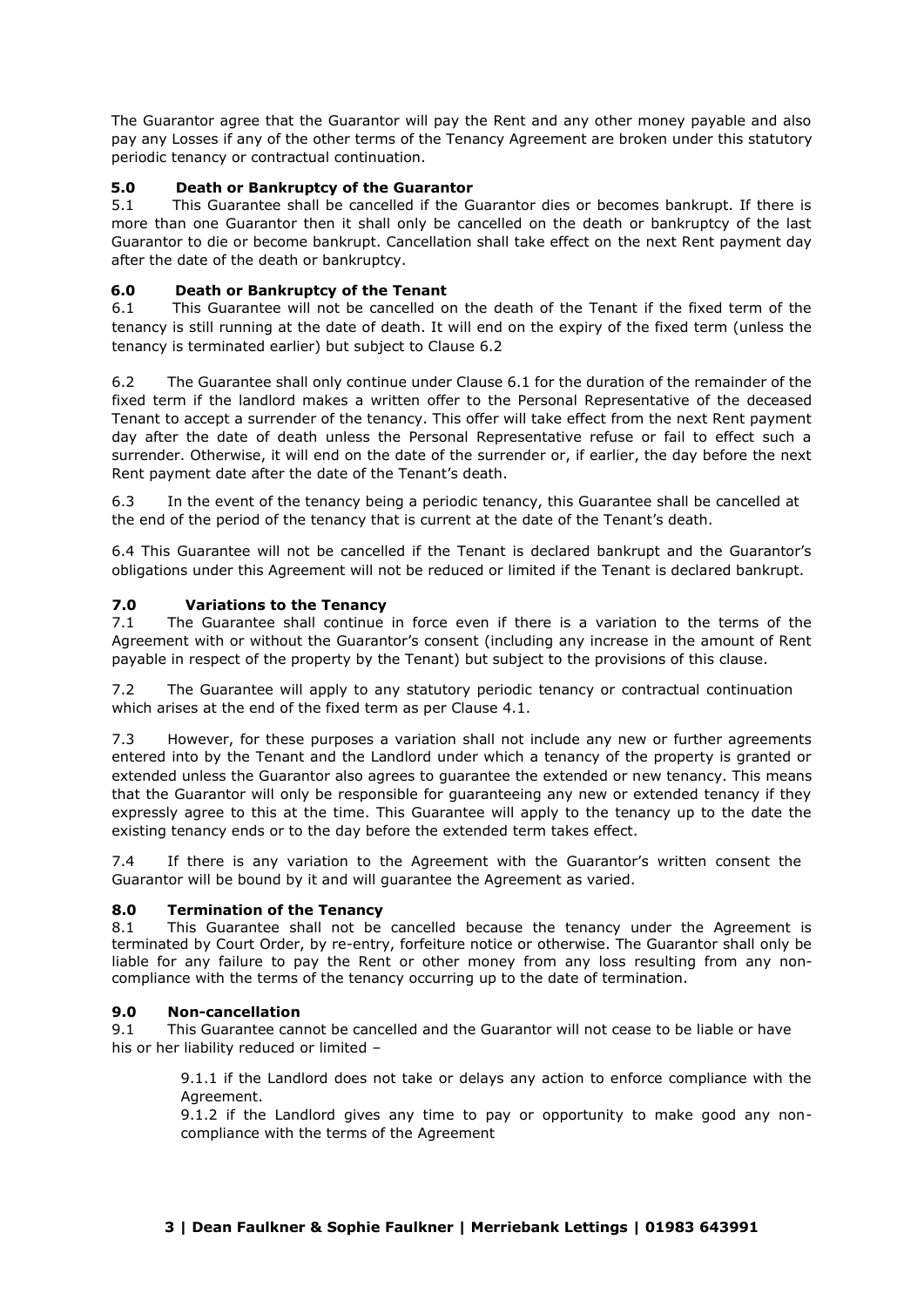9.1.3 if the Landlord refuses to accept the Rent, or any other monies following any failure to comply with the terms of the Tenancy Agreement, in order to protect the Landlord's rights under the Agreement.

#### **10.0 Demands**

10.1 Any demand shall be valid if sent by post or left at the Guarantor's address specified above, or any alternative address that the Guarantor notifies the Landlord of in writing.

#### **11.0 Joint and individual liability of more than one Guarantor**

11.1 If there is more than one guarantor our liability under this Guarantee is joint and individual (several) so that if either of us fail to pay then the other will be fully liable to pay.

#### **12.0 Legal costs**

12.1 The Landlord will be entitled to recover any legal costs which the Landlord may incur in recovering any payment due from us under this Guarantee.

#### **13.0 Notice to the Landlord**

13.1 Any notice the Guarantor gives to the Landlord shall be effective if sent by post or left at the Landlord address specified above.